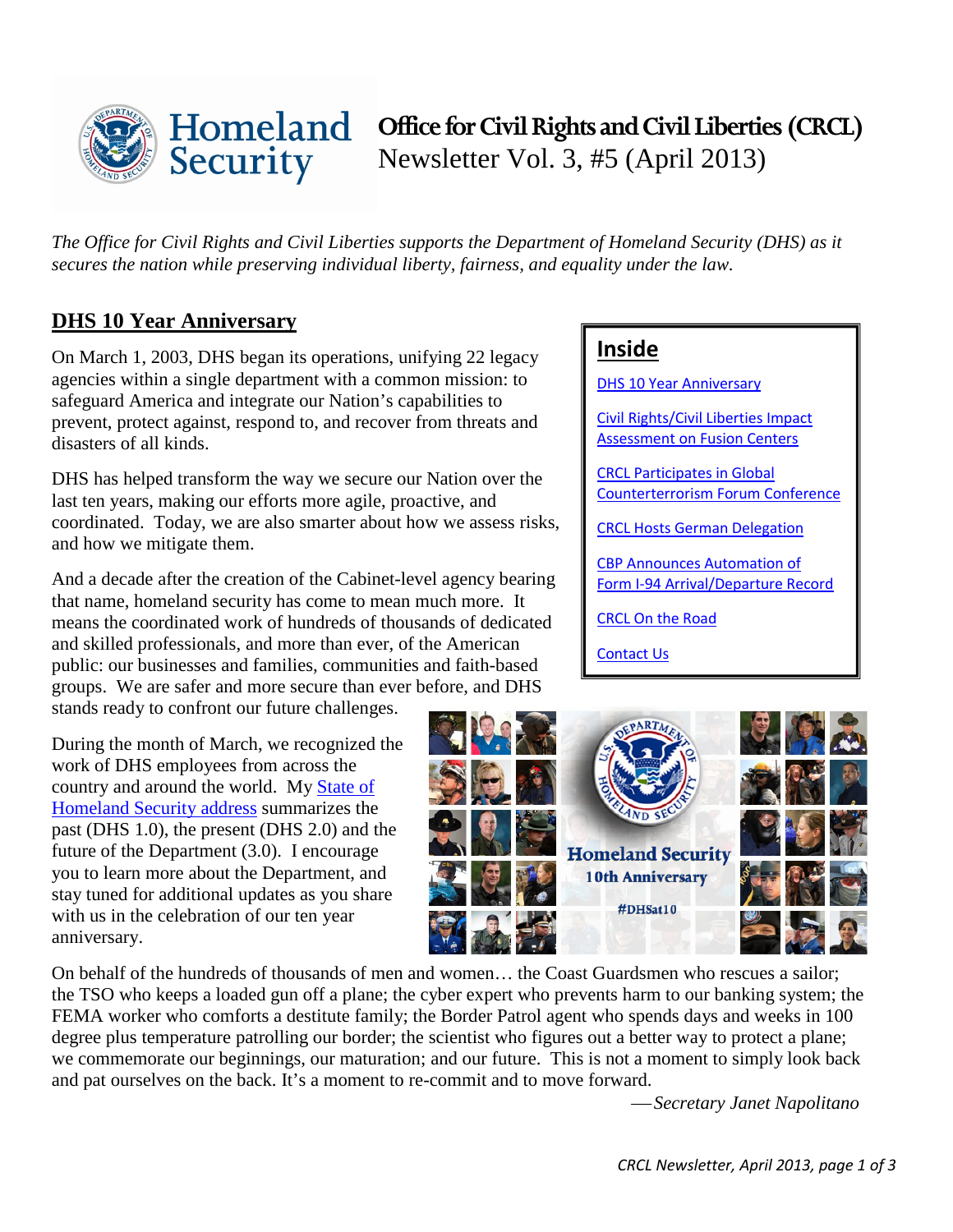# <span id="page-1-0"></span>**Civil Rights/Civil Liberties Assessment on the National Network of Fusion Centers**

In accordance with CRCL's statutory obligations to oversee compliance with various requirements relating to the civil rights and civil liberties of individuals affected by the program and activities of DHS, CRCL recently released the [Civil Rights/Civil Liberties Impact Assessment on DHS Support to the National](http://dhs.gov/sites/default/files/publications/crcl-impact-assessment-national-fusion-centers-2013_0.pdf)  [Network of Fusion Centers.](http://dhs.gov/sites/default/files/publications/crcl-impact-assessment-national-fusion-centers-2013_0.pdf) This assessment is an update to the [initial report on the fusion center program,](http://www.dhs.gov/xlibrary/assets/crcl_civil_liberties_impact_assessment_12_11_08.pdf) which was completed in 2008.

State and major urban area fusion centers serve as focal points within the state and local environment for the receipt, analysis, gathering, and sharing of threat-related information between the federal government and state, local, tribal, territorial and private sector partners.

Read the [Civil Rights/Civil Liberties Impact Assessment on DHS Support to the National Network of](http://dhs.gov/sites/default/files/publications/crcl-impact-assessment-national-fusion-centers-2013_0.pdf)  [Fusion Centers.](http://dhs.gov/sites/default/files/publications/crcl-impact-assessment-national-fusion-centers-2013_0.pdf)

# <span id="page-1-1"></span>**CRCL Participates in Global Counterterrorism Forum**

CRCL recently participated in the Global Counterterrorism Forum (GCTF) workshop on countering violent extremism. The GCTF workshop was co- hosted by DHS and the U.S. Department of State, along with the U.S. Institute of Peace. The GCTF is an informal, multilateral counterterrorism (CT) platform that focuses on identifying critical civilian CT needs, mobilizing the necessary expertise and resources to address such needs and enhance global cooperation.

During the workshop, over 115 international and domestic experts on community engagement and community-based policing – from NGOs, think tanks and governments from areas such as the Sahel, East Africa, and Southeast Asia – explored best practices that



*A CRCL representative participates on a GCTF panel*

can be further developed as tools to counter violent extremism. CRCL advisors discussed DHS's role in such diverse topics as protecting civil rights and civil liberties, countering violent extremism, and community engagement, including international cooperation in these areas. Engagement with our international colleagues remains a top priority for DHS as it supports the security mission worldwide, while protecting civil rights and civil liberties of all individuals.

# <span id="page-1-2"></span>**CRCL Hosts German Delegation**

CRCL recently hosted a meeting with members of the German Federal Security Administration – a delegation of policy and security professionals from several European countries. The Federal Academy for Security Policy is Germany's highest-ranking inter-ministerial institution for advanced education and training in the field of security policy. The Academy's purpose is to convey the contents of the comprehensive security concept both nationally and internationally.

During the meeting, CRCL advisors discussed DHS's role in diverse topics such as protecting civil rights and civil liberties, countering violent extremism, engaging with communities, and incorporating civil rights and civil liberties into cyber security activities. CRCL staff highlighted the importance of international cooperation in these areas, as engagement with our international colleagues is a top priority for DHS as it supports the security mission worldwide – while protecting civil rights and civil liberties of all individuals.